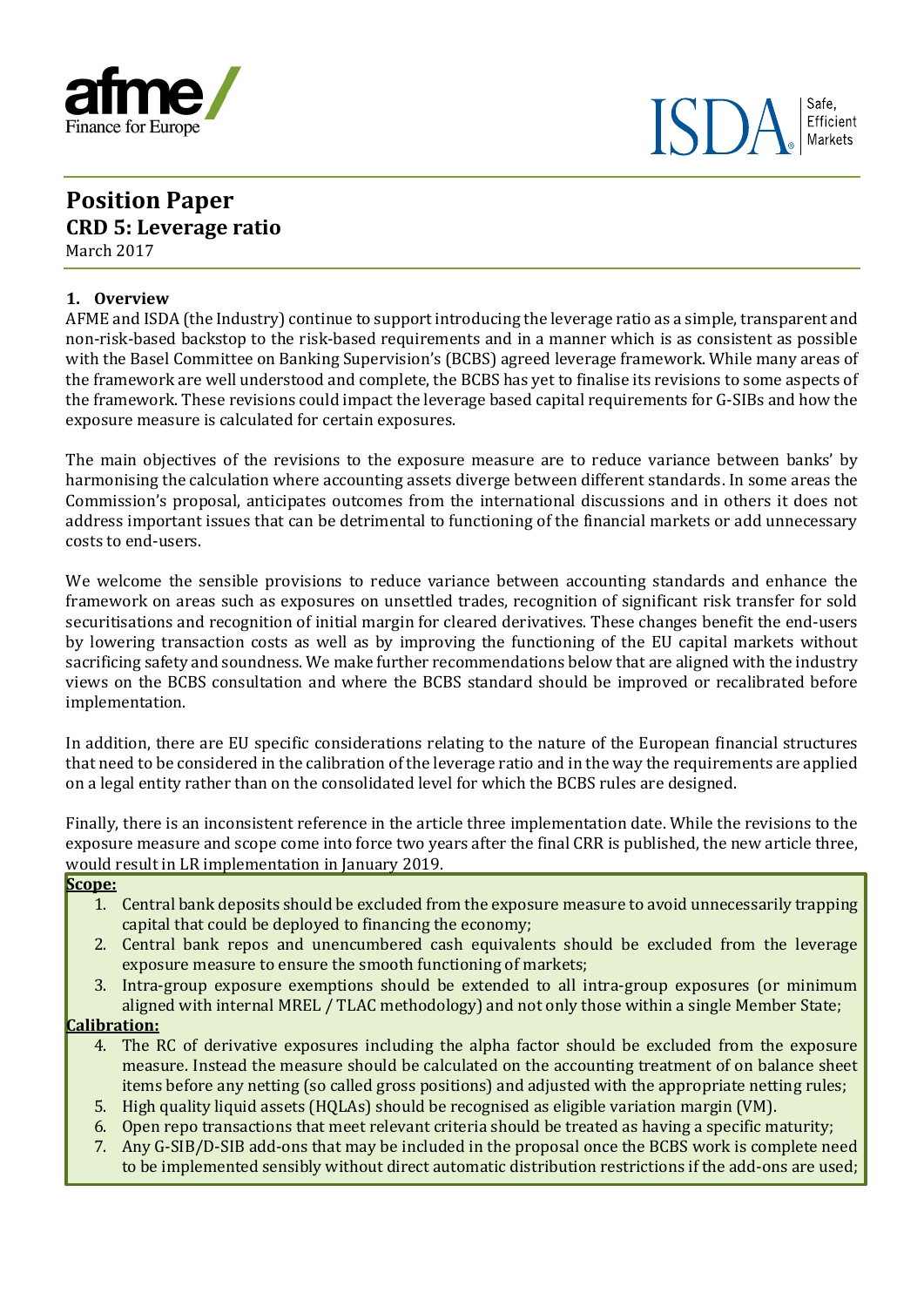## **2. Scope: Leverage ratio, macro-prudential concerns and EU application**

New regulation was essential to address key contributors to the financial crisis such as overreliance on short term wholesale funding, excessive leverage in the financial system and inadequate capital levels. Banks and the broader financial system are significantly safer and sounder today as a result of reforms implemented in the wake of the crisis, including the leverage and funding rules.

However, the incentives created by the regulation have significant implications for capital markets activity and the leverage ratio and NSFR in particular weigh heavily on low-risk assets like cash and government securities. These assets are used as collateral for central clearing and other financing transactions by market participants and as liquidity reserves by small and large banks. Thus, they play a critical role in the smooth functioning of financial markets. If market participants' ability to generate liquidity through these assets is impaired, or they cannot deposit cash with a bank that is constrained by the LR, particularly during stress periods, it will have negative ramifications to the functioning of financial markets.

Similarly, we are concerned that the cumulative impact of regulation on capital markets intermediation by wholesale banks will further reduce end-users' ability to transact, particularly during stressed market conditions. In many markets, banks remain central to wholesale transactions, and restrictions on their intermediation capacity will necessarily affect their clients' ability to execute trades. Lower liquidity and lack of immediacy facilitated by wholesale banks can result in sharper price dislocations.

To address these issues, we make two recommendations that should be adopted in the BCBS as well as EU LR rules. Additionally, to improve the flow of capital across the Single Market, we make a further recommendation regarding the EU specific legal entity level leverage ratio requirements.

## **Central bank deposits should be excluded from the leverage exposure measure to ensure the smooth functioning of markets**

The LR is an important component of the post-crisis regulatory regime. However, two technical revisions are warranted in the international framework, firstly in the form of exclusions for central bank deposits as there is no direct benefit to allocating capital towards them. They cannot contribute to leverage at a bank or systemwide level because central bank deposits, as the ultimate settlement asset and unit in which banking assets and liabilities are denominated, are by definition (assuming no currency mismatch) entirely risk-free from both capital and liquidity perspectives. The inclusion of central bank cash balances in the leverage exposure affects the ability of the banking system to cushion shocks, take on client deposits and to draw on central bank liquidity facilities as necessary to maintain the supply of credit and support for market functioning, including in times of stress. Moreover, the effectiveness of monetary policy could be reduced if central banks' transactions with banks attract significant capital charges.

## **Central bank repos and unencumbered cash equivalents**

 $\overline{a}$ 

A very similar analysis applies to central bank eligible unencumbered bonds and central bank repos. The treatment of low-risk, high-quality assets like cash and cash equivalents varies depending on the rule and often does not reflect their low-risk or risk-free status. This can put additional pressure on liquidity and pricing in these markets, as has been noted in the FSB's latest annual report on the implementation and effects of the G20 Financial Regulatory Reforms1. For example, high quality government securities receive a 3% or potentially higher G-SIB capital charge under the LR and the NSFR imposes a 5% funding charge on reverse repos secured by treasuries, making it difficult for commercial banks to provide financing against such highquality, cash-equivalent assets.

<http://www.fsb.org/wp-content/uploads/Report-on-implementation-and-effects-of-reforms.pdf>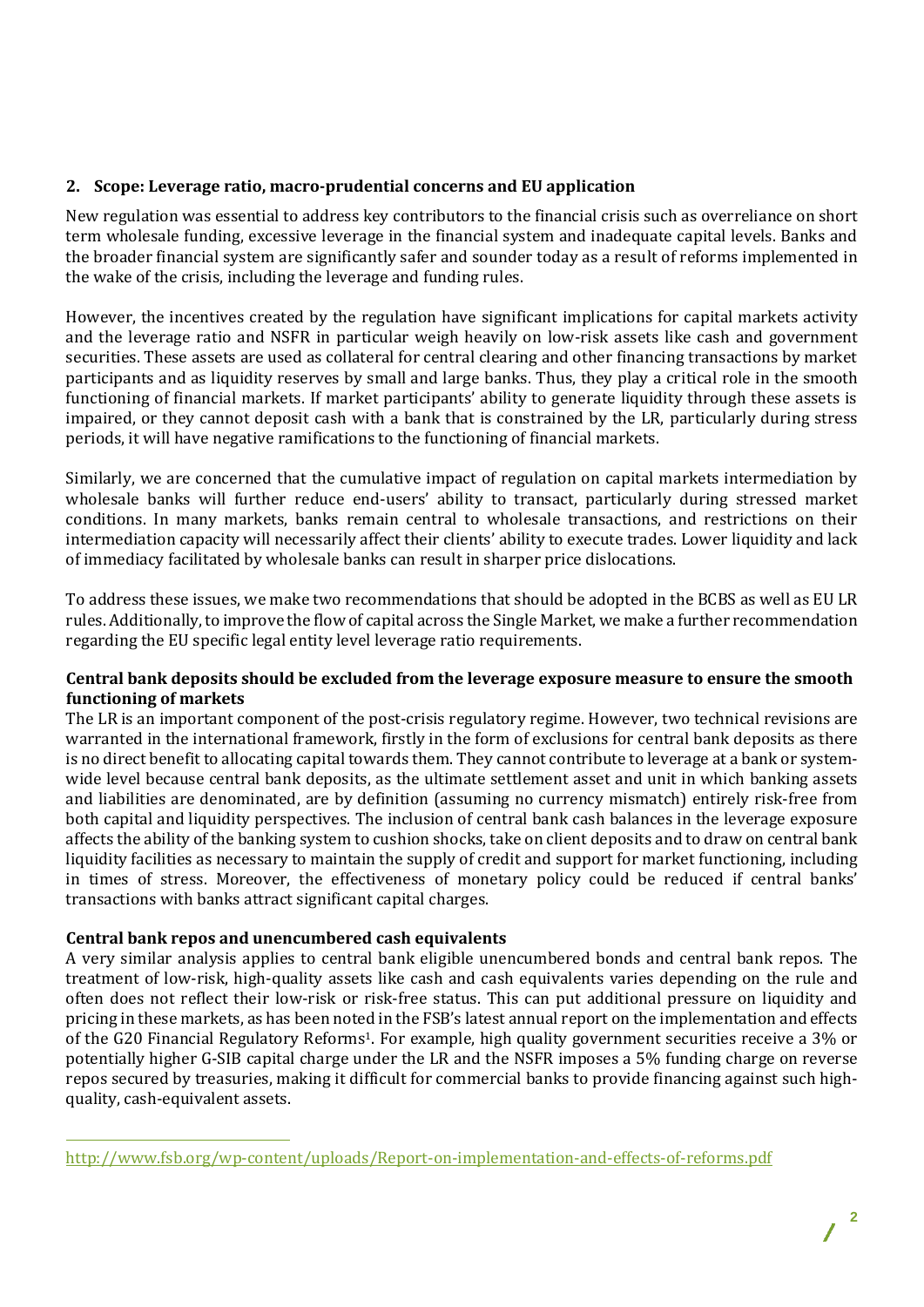Such treasury holdings do not materially increase banks' risk profiles from a capital perspective. And because unencumbered central bank eligible assets may be immediately converted into central bank deposits their exclusion would also not adversely affect safety and soundness of the financial system. Their inclusion could, though, further contribute to market frictions in sovereign and other high quality debt markets, including as a result of market-makers becoming less willing to maintain large inventories which impose a significant capital cost.

In terms of valuation, the relevant central bank haircuts could be applied to the exposure measure valuation of these securities and they should be pre-positioned in the central bank discount window to qualify for the exemption.

## **Intra-group exposure exemptions should be extended to include all intra-group exposures and not only those within a single EU Member State**

Global banking organisations centralise risk management to manage market risks, maximise netting and efficiently allocate capital, liquidity and balance sheet capacity. Intra-group trades are thus used to pass risk from one entity to another to consolidate the risks in one place; they cannot contribute to system-wide leverage. The CRR proposal would allow supervisors to permit intra-group exposures in a single EU Member State to be deducted from the leverage ratio exposure measure but would, conversely, require the mandatory inclusion of cross border intragroup exposures in that measure.

In the industry's view, there is no justification for an approach which implies that intragroup transactions within a single Member State do not create leverage, whereas intragroup transactions across borders do. As it stands, this rule increases the cost of cross-border financing without any underlying increase of leverage.

The CRR proposal recognises the interaction between internal TLAC and MREL and the prudential framework by providing for a blanket exemption for all own funds and eligible liabilities items from any large exposures limits that may otherwise apply without supervisory discretion. A symmetrical approach should be taken for the leverage (and risk-based) exposure measure, in which all internal TLAC and MREL items provided are exempted automatically. We also recommend that there be, at a minimum, a possibility to exempt other intragroup exposures to entities in other Member States as well as in other jurisdictions which apply prudential supervision equivalent to the CRR.

# **3. Calibration: Leverage ratio in the EU**

# **Calibration: alignment with the potential global rules that are under consideration**

Generally, AFME and ISDA support the objectives behind and the changes proposed by the BCBS. It is important that banks operating under different accounting standards have the same LR exposures for prudential purposes and that the LR exposure measure reflects true leverage rather than artificially inflated exposures pertinent to other than prudential objectives in the accounting standards. However, there are a few areas where we do not agree with the proposals made by the BCBS and what has been similarly put forward by the Commission.

## **For the purposes of the leverage ratio, the replacement cost of derivative exposures should not be subject to the alpha factor as currently carried across from the new SA-CCR**

Although the leverage ratio is a non-risk based and balance sheet aligned backstop measure the measurement of exposure for derivatives has always included an element of risk based calculation to reflect the volatility in fair values (PFE). AFME and ISDA support this principle in general, and specifically support maintaining the alignment between credit risk and leverage calculation for PFE by using the new SA-CCR.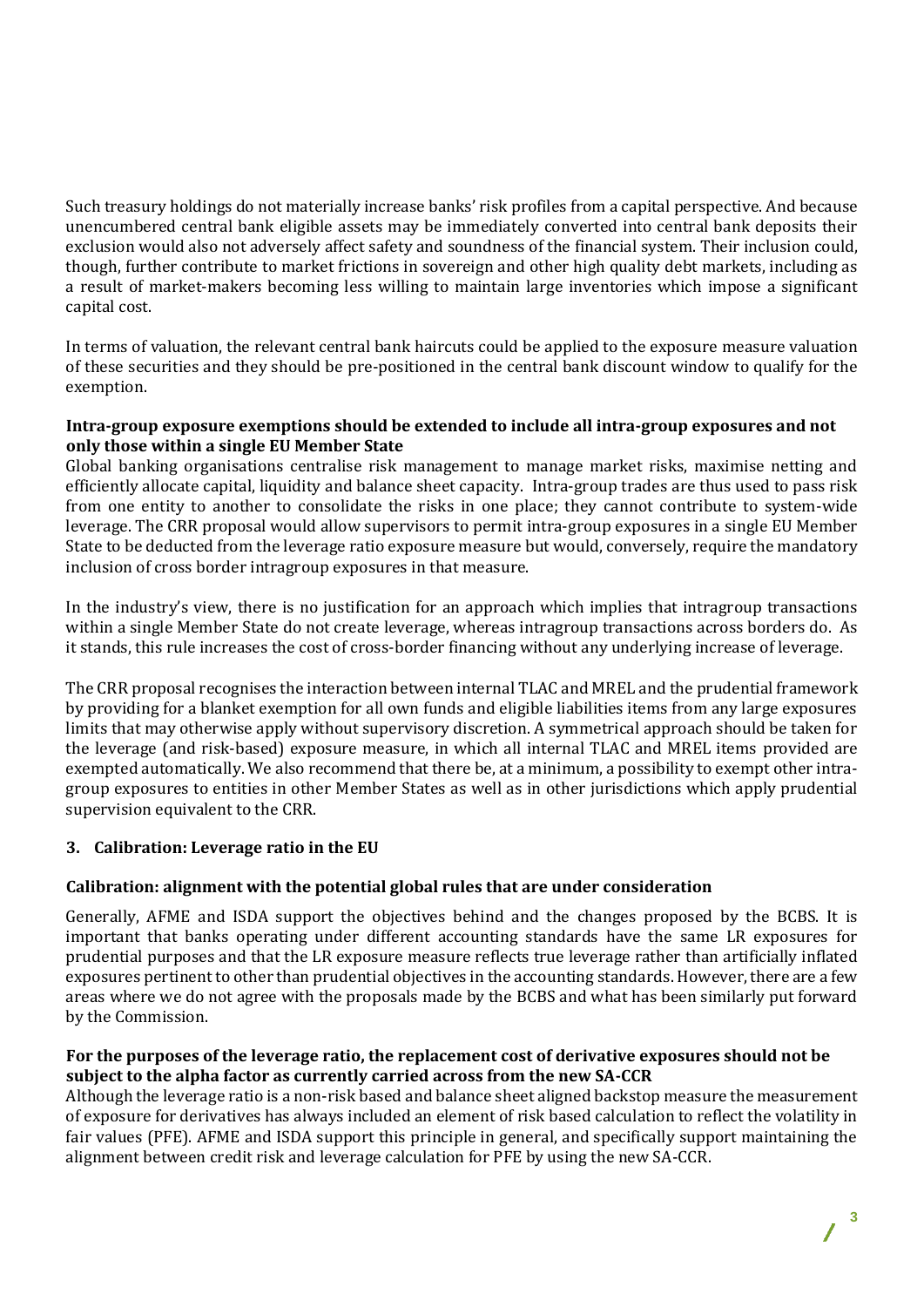Conversely, the current fair value, or replacement cost (RC) element of derivative exposures is already captured in the balance sheet as a mark to market (MtM) receivable. The treatment in the existing CRR to adjust for inconsistencies in accounting standards by recognising legally enforceable netting and variation margin is prudent and in line with both the design principles of the leverage ratio and economic reality. The treatment in CRD5/CRR2 to further adjust RC by applying an alpha factor of 1.4x is not, and creates a situation whereby a balance sheet receivable is not included at balance sheet value without a good reason.

Inflating the balance sheet exposure for derivatives in this way will increase cost of hedging for end users in the real economy, notably corporates, pension funds and sovereigns who are less likely to margin their hedging positions. The industry therefore believes that the alpha factor should not apply to the RC element of leverage exposure on derivatives. RC should rather reflect the on-balance sheet exposure, consistent with the treatment of loans, overdrafts, securities or any other balance sheet exposure.

The RC of derivative exposures should be excluded from the new SA-CCR. A new measure should be based on the accounting treatment of on balance sheet items before any netting (so called gross positions) and adjusted with the appropriate netting rules allowing an even playing field, whatever is the firm specific accounting framework (e.g. IFRS vs US GAAP).

## **The exposure reducing effect of initial margin should be recognised for both cleared and uncleared derivatives to avoid costs to end-users and overstating leverage on a system-wide basis**

The industry applauds the decision by the EC to recognise the exposure reducing effect of initial margin (IM) posted by clients to banks serving on their behalf as clearing members should be recognised in the leverage ratio framework. This is key to avoid reducing the availability of client clearing services which are being promoted by policymakers to mitigate systemic risk in derivative markets. The industry thinks that this should also be extended to non-centrally cleared derivatives that are bilaterally collateralised as IM cannot be used by banks to leverage themselves. Moreover, not recognising IM would be contradictory to promoting a robust prudential framework for non-cleared OTC derivatives which requires that they are subject to either margin or capital requirements (but not both). Finally, the lack of recognition of IM requirements artificially overstates leverage on a system wide basis because only one party can ever be in-the-money on a derivatives contract and since non-centrally cleared OTC derivatives rules require two-way margin there will always be a surplus of IM relative to default risk.

The move to SA-CCR from CEM in the leverage ratio exposure calculations disproportionately impacts some end-users, such as pension funds and other long-term investors that hold one-directional portfolios to hedge their liabilities. The lack of recognition of segregated initial margin to offset this exposure means that these end-users have no mechanism to mitigate this increased exposure to banks. This is likely to lead to disproportionate increase in cost to end-users, potentially shutting them out of the derivatives market, even where they have a legitimate need to use derivatives to manage risks. Our more detailed positions on the poor treatment of IM in the SA-CCR framework are available in the AFME and ISDA SA-CCR position paper.

# **Recognise high quality liquid assets (HQLAs) as eligible variation margin (VM)**

Banks' inability to offset the replacement cost in OTC derivatives exposures with HQLAs received as VM incentivises banks to request cash VM from their counterparties, including those clients who would typically post HQLA as VM. Without changes to the way these cash equivalent assets are treated in the LR exposure measure, pension funds and other end-users that rely on the ability to post securities as collateral, will instead post cash as VM, or be shut out of the derivatives market. This goes against the policy objective reached by European policymakers for EMIR and CRR under which corporates and pension funds should not be forced to post cash margin, and the non-centrally cleared derivatives markets should remain workable for them to continue to hedge at an acceptable cost.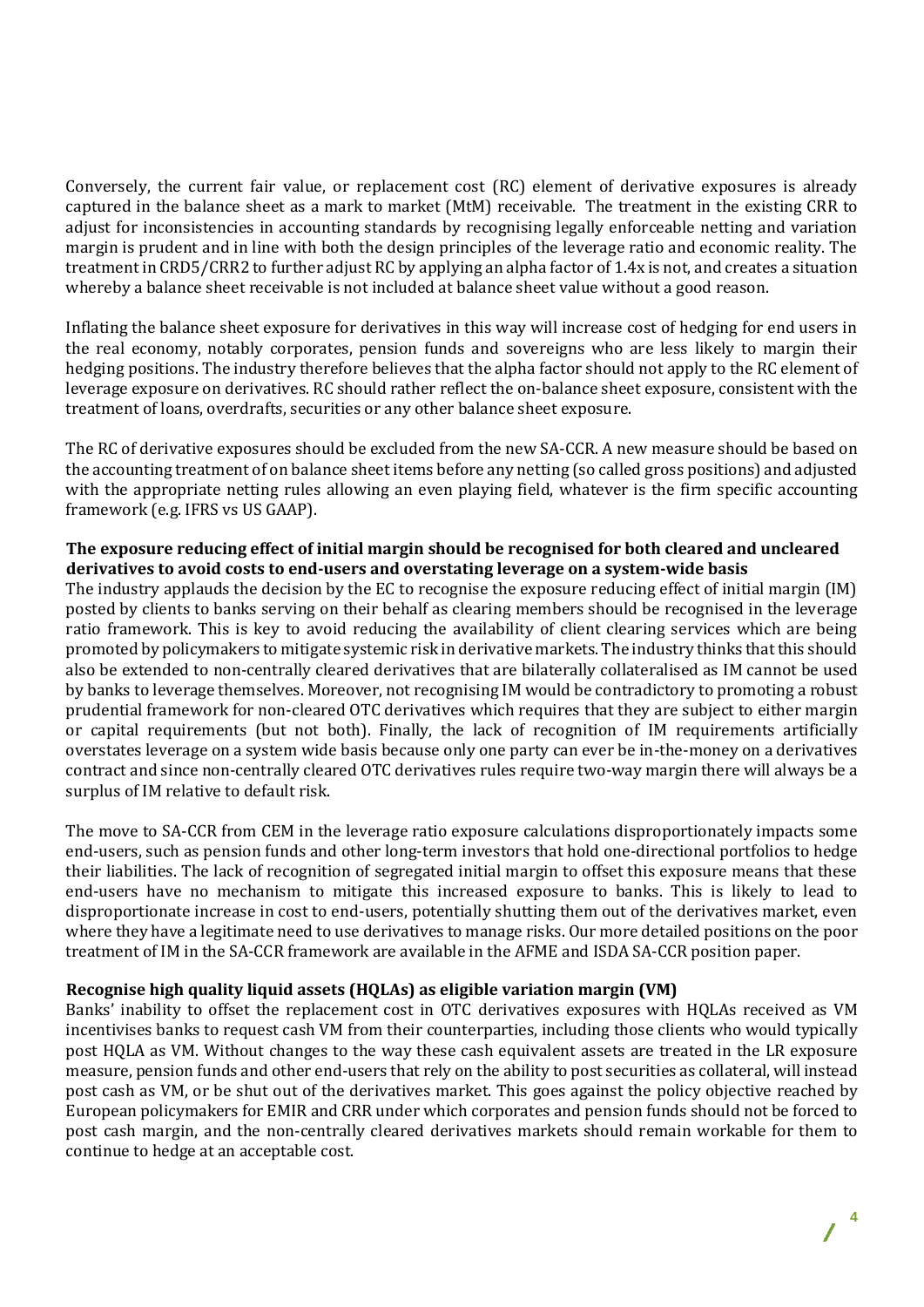For example, pension funds do not generally have access to or hold the necessary levels of cash, meaning their derivatives exposures will either be unmargined, or they pay to borrow cash through a repo transaction which also attracts higher costs due to the leverage ratio requirements on repos with banks. This will ultimately increase the cost of services they provide to investors, or leave them exposed to additional risks.

### **Open repo transactions that meet relevant criteria should be treated as having a specific maturity**

We propose that Recital 7 of the Delegated Act should be maintained. SFT transactions that can be terminated at any day subject to an agreed recall notice period should be considered equivalent to having an explicit maturity equal to the recall notice period and the 'same explicit final settlement date' should be deemed to be met so that such transactions are eligible for the netting of cash receivables and payables of repurchase transactions and reverse repurchase transactions with the same counterparty.

#### **The role of leverage add-ons for G-SIBs in the EU framework**

Given the role of the leverage ratio for EU banks' business decisions and balance sheet allocation, reflection is required for the calibration of any leverage ratio add-ons for G-SIBs and/ or domestic equivalents. It is clear from the EBA study<sup>2</sup> that even at  $3\%$ , the leverage ratio is a meaningful backstop to a large number of EU banks. Based on the EBA's data, nearly 40.9% of large<sup>3</sup> banks and 28.9% of G-SIBs/O-SIIs in Europe are already constrained by the leverage ratio when compared to the Tier 1 risk-based minimum requirement plus the countercyclical and G-SIB/O-SII buffers. Therefore, to avoid fundamentally changing the way banks allocate capital, careful consideration must be given to ensuring the leverage ratio effectively fulfils this backstop role rather than becoming banks' main regulatory constraint throughout an economic cycle.

It is important to ensure that any such add-ons can be applied without significant damage to broader markets and availability of key financing products and that drivers of leverage, such as TLAC requirements which also target G-SIBs, should be considered when finalising these rules.

We believe that any additional leverage ratio surcharge should be scaled according to a GSIB's relative systemic importance. This symmetry with the risk-based GSIB surcharge framework would better maintain the leverage ratio as "complementary" to the risk-based measures. We would recommend a straightforward way of calculating additional GSIB add-on - according to the 'bucket', or in other words by scaling the ad-ons according to size could be used as a method for applying GSIB add-ons, We believe that The G-SIB add-on should be – homogeneously with the leverage ratio requirement – covered with Tier 1 capital.

In addition, it is important that, any add-ons need to be differentiated from the "hard" leverage ratio requirement. In other words, the use of any add-ons should not trigger automatic distribution restrictions but result in private capital planning discussions between the firm and its supervisor to the restore the add-on in a timely manner.

#### **Treatment of Cash Pooling arrangements**

Banks offer a variety of cash pooling arrangements and we appreciate that the treatment of cash pooling arrangements has now been included in the Leverage Ratio rules. Divergences in accounting treatment have led to different views on Leverage Ratio treatment within Europe as well as globally. Hence the main intention of the rules should be to create a global level playing field. We welcome the proposal to treat the balances arising from certain cash pooling arrangements on a netted basis rather than gross. We would however suggest to add some clarifications to the wording to further refine the proposal.

Firstly, there are cases where a client does not want the balances on the accounts to be zero but another preagreed target balance. This is based on client specific requirements to fit their organisational policies that

 $\overline{a}$ <sup>2</sup> CRD4-CRR/Basel III Monitoring Exercise –February 2017- EBA QIS Data (based on June 2016 data),

<sup>3</sup> (Group 1 banks are banks with Tier 1 capital in excess of EUR 3 billion and that are internationally active)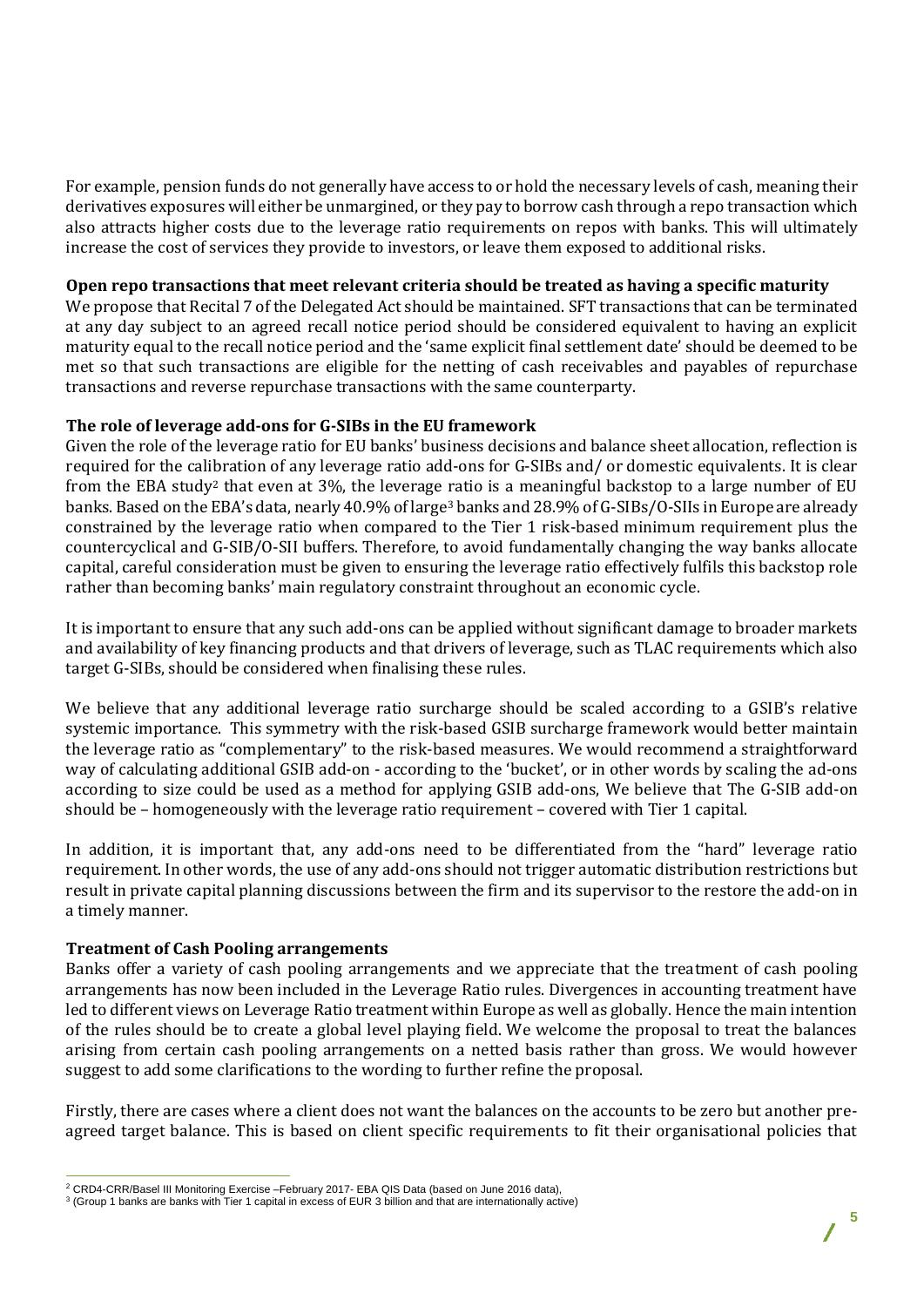should not be penalised by a regulatory outcome that is beneficial from a cost perspective only if the client sets the target balance to zero.

Also, it's common that the resulting balance after 'zero-balancing' all participating accounts is not transferred to a separate, single account as mentioned in the proposal but rather stays with the target account which is usually owned by the parent company. We suggest clarifying that the end balance will be transferred to 'one account'.

Although in most cases, balances are transferred daily, there may be customers who prefer for example a weekly transfer. Therefore, the proposal should be amended to instead of "daily" to use "regularly" to avoid undue complications for bank clients that are managing their cash with set operational and business practices.

## **Treatment of optionality on credit derivatives**

Pursuant to Art. 429d(2) written protection may be offset against purchased protection where the purchased protection, amongst others, is subject to the same or more conservative material terms as those of the written credit derivative. Material terms means any characteristic that is relevant for the valuation of the credit default swap (CDS) and, amongst others, includes optionality.

Where protection is bought, or sold through options on CDS, additional guidance on the determination of the effective notional is required. In this respect the industry proposes to use the methodology for SA-CCR purposes i.e. to use the product of the Adjusted Notional and the supervisory delta. Using the notional of the underlying CDS – without the supervisory delta - would significantly overstate the leverage exposure.

The industry is also of the view that protection bought through options may be used to offset against both protection sold via options as well as protection sold directly and independent of whether the options have been exercised. In case of off-set of option against option the strike of the purchased protection must be lower than or equal that of the sold protection, and the maturity of the bought protection option must be equal to or longer than the maturity of the sold protection option

#### **4. Deviations from the BCBS rules**

#### **Treatment of undrawn commitments**

The Article 429 (5a) states that any derivative instrument that is considered off-balance sheet item but is treated as derivative in accordance with the applicable accounting framework, shall be subject to treatment as set out in Article 429(b), i.e. as derivative exposure.

It is not clear what is meant by "derivative instrument that is considered off-balance sheet item", and no further definition or clarification has been provided. As a results our members expect difficulties in implementing the new rule.

While we generally support alignment with the accounting in determination of the leverage exposure, it is important that the rules remain GAAP neutral and do not create un-level playing field for reporters under different accounting frameworks. For example, certain off-balance sheet loan commitments held for trading may be treated as derivatives under IFRS. However, under other local accounting frameworks (for example, US GAAP) these are generally reported as off-balance sheet commitments in accordance the legal form. Given diversity in accounting treatment for certain off-balance sheet items, the new provisions under Article 429(5) may be more punitive for IFRS reporters and we do not believe this was the intention of the commission.

We would like to have more clarity on what type of derivatives that are also considered off-balance sheet items the new rules were intended to address. If the accounting treatment for such items is different between